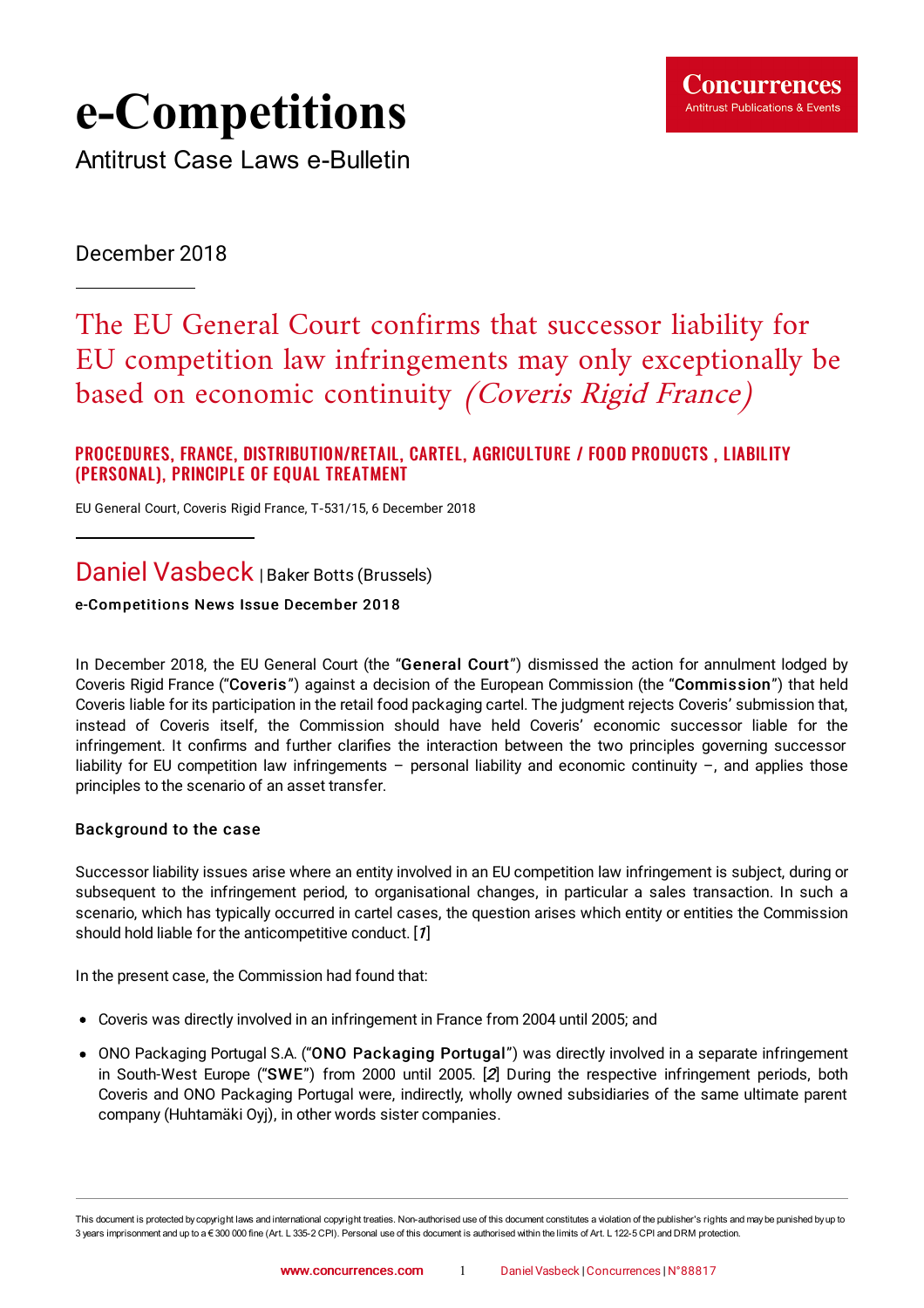Subsequent to the infringement periods, in 2006, Coveris and ONO Packaging Portugal were the subjects of a mixed, simultaneous share and asset transaction:

- Coveris was the subject of an asset transaction, whereby part of Coveris' assets (including assets used for the manufacture in France of the products concerned by the infringement, polystyrene trays) were transferred to ONO Packaging SAS ("ONO Packaging"). Following this partial asset transfer, Coveris ceased its operations on the polystyrene tray market, but continued to exist as an entity both in law and economically.
- In contrast, ONO Packaging Portugal was the subject of a share transaction, which resulted in the transfer of all of its shares to ONO Développement, the parent company of ONO Packaging. In its decision, the Commission had held Coveris and Huhtamäki Oyj jointly and severally liable for the infringement committed in France; it had held ONO Packaging Portugal and Huhtamäki Oyj jointly and severally liable for the infringement committed in SWE.

#### Judgment of the General Court

Coveris relied on two pleas in law: the first one alleged an erroneous application of the principle of personal liability; the second one alleged an infringement of the principle of equal treatment.

• Principle of personal liability vs. principle of economic continuity

Coveris claimed that ONO Packaging, *i.e.* the acquirer of the "infringing" assets, should have been held liable for the infringement committed in France. Liability for the two infringements should not have been "artificially" split depending on the nature of the transaction (share or asset deal). The Commission should have taken a "holistic" approach, with the result that the ONO Développement group would have been liable not just for the infringement committed in SWE (through ONO Packaging Portugal), but also for the one committed in France (through ONO Packaging). Coveris additionally submitted that the Commission was required to hold ONO Packaging liable on the basis of the principle of economic continuity.

The core and starting point of the General Court's reasoning is the principle of personal liability. According to this principle, when an economic entity (which may be comprised of several legal persons) infringes EU competition law, it falls to that entity to answer for that infringement. The General Court noted that Coveris was not challenging the finding that it had participated in the infringement in France from 2004 until 2005. It observed that, despite the partial asset transfer and the fact that Coveris had ceased its activity on the market concerned by the infringement, Coveris still existed both in law and economically. The General Court concluded that the Commission was entitled to hold Coveris liable for the infringement committed in France. It then examined Coveris' arguments and rejected them one by one.

According to the General Court, all that mattered was determining the undertaking liable for the infringement committed in France. It considered that that undertaking (the undertaking found liable for the infringement in France) included Coveris, but not ONO Packaging Portugal, as it was a sister company that had only been found liable for the separate infringement in SWE. Accordingly, the fact that, during the infringement periods, Coveris and ONO Packaging Portugal were, from the perspective of company law, part of the same group, *i.e.* the Huhtamäki group, as well as the circumstances surrounding the sale of the shares in ONO Packaging Portugal, were immaterial. [[3](#page-5-0)] The General Court went on to hold that the objectives of and economic reasons for such

<span id="page-1-0"></span>This document is protected by copyright laws and international copyright treaties. Non-authorised use of this document constitutes a violation of the publisher's rights and maybe punished byup to 3 years imprisonment and up to a € 300 000 fine (Art. L 335-2 CPI). Personal use of this document is authorised within the limits of Art. L 122-5 CPI and DRM protection.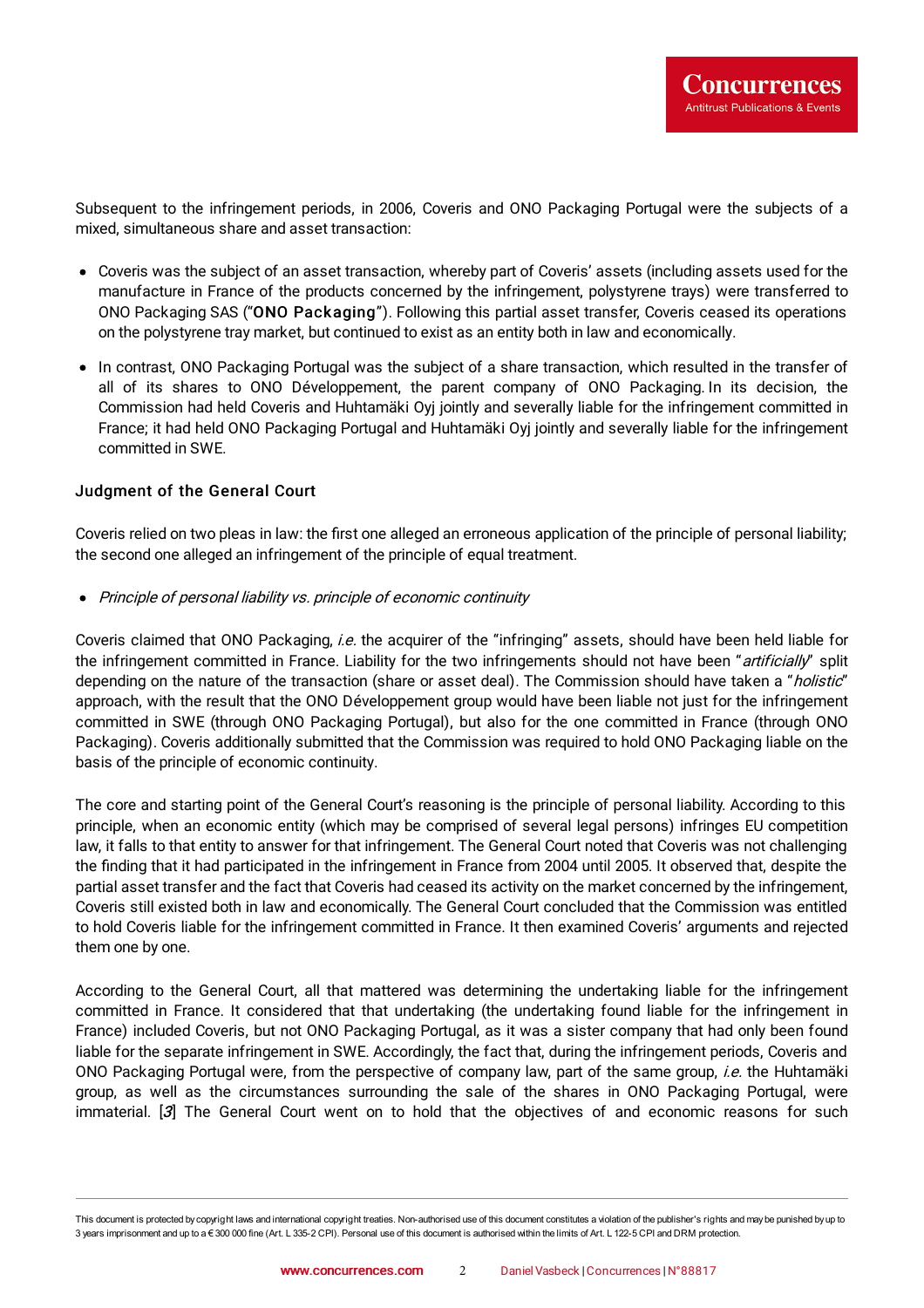transactions were irrelevant for the purposes of the assessment of personal liability. Therefore, whether the two share and asset transactions of 2006 constituted one and the same transaction and/or a single concentration for merger control purposes was equally irrelevant.

<span id="page-2-0"></span>The General Court then provided an overview of the circumstances in which successor liability may, as an exception to personal liability, be determined on the basis of economic continuity, resulting in an entity being penalised for an infringement although it is not responsible for that infringement. [[4](#page-5-1)] It emphasised that the principle of economic continuity is not intended as a substitute for the principle of personal liability, but merely to supplement it to the extent necessary to enforce EU competition law (and in particular, to punish cartels) in a proportionate and effective manner. Therefore, reliance on this principle must remain exceptional. The General Court found that none of these exceptional circumstances were present in the case at hand:

- Disappearance of the responsible entity: First, an entity that is not responsible for the infringement may exceptionally be held liable if the entity that has committed the infringement has ceased to exist, either in law or economically. Where the assets of an entity that participated in an infringement are transferred to an independent undertaking (such as in the case of Coveris), liability follows those assets only in this exceptional scenario. The General Court found that since Coveris had not ceased to exist, this exception could not apply.
- Intra-group transfer: Second, even where the entity that committed the infringement still exists, it is permissible to hold the entity to which its economic activities were transferred liable where the two entities constitute one and the same economic entity, in particular where those entities have been under the control of the same person (in other words, in the context of an intra-group transfer). The General Court found that there was no evidence that the transfer of Coveris' assets constituted an intra-group transfer since the transferor (Coveris) and the transferee (ONO Packaging) were not structurally linked at the time of transfer of the assets. It held that, in any event, the Commission retained a wide margin of discretion to establish liability in cases of intragroup economic succession. In other words, it was under no obligation to apply this exception in every case where the conditions are met. The General Court added that the principle of economic continuity had to be applied in a transparent and predictable manner, making it impossible to take subjective factors into account. On that basis, it dismissed Coveris' argument that the transaction should be treated as equivalent to an internal restructuring because it amounted to a partial management buyout.
- Risk of circumvention: Third, in the event of a risk of circumvention of the effective enforcement of EU competition law, a further exception to the principle of personal liability could be justified, including situations not covered by scenarios (i) and (ii), i.e. where assets are transferred between independent undertakings and the legal entity responsible for the infringement has not ceased to exist in law or economically. However, the General Court added that such an exception needed to be closely circumscribed, *i.e.* the attribution of liability to a transferee could be permissible only if the transaction had taken place between two independent undertakings acting in bad faith, in particular with the intention of avoiding the penalties laid down by EU competition law. The General Court noted that there were no indications of such intention in the present case.

#### Equal treatment of share and asset transfers

Coveris also alleged that the Commission had infringed the principle of equal treatment. The arguments on which Coveris relied in support of this plea in law were largely similar to those that formed the basis of the first plea in law. According to Coveris, the Commission had disregarded the principle of equal treatment by making a distinction between the asset transfer and the share transfer that took place (on the same day) in 2006. In Coveris'

This document is protected by copyright laws and international copyright treaties. Non-authorised use of this document constitutes a violation of the publisher's rights and maybe punished byup to 3 years imprisonment and up to a € 300 000 fine (Art. L 335-2 CPI). Personal use of this document is authorised within the limits of Art. L 122-5 CPI and DRM protection.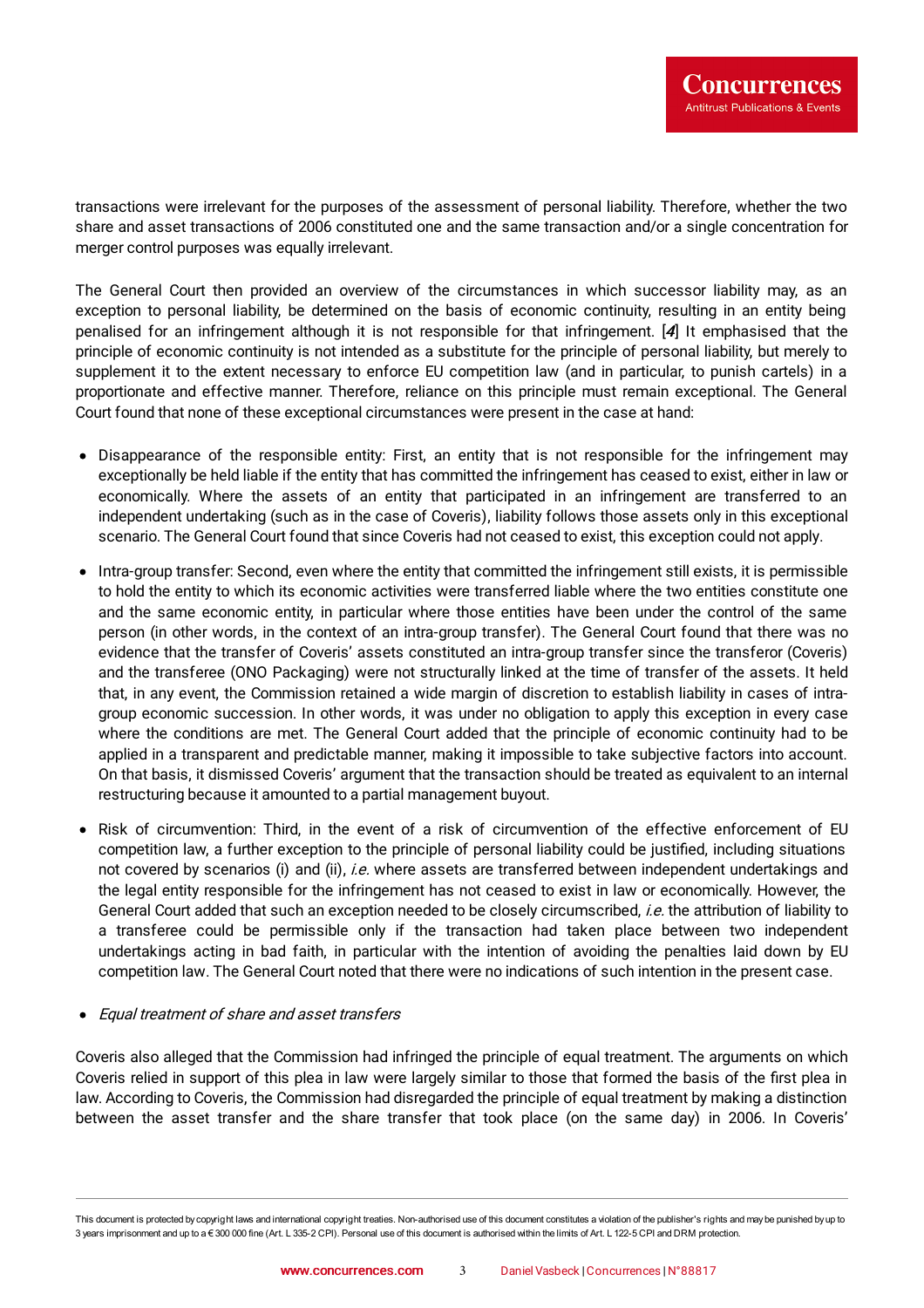submission, this resulted in the attribution of liability to two legal entities *(i.e.* Coveris and ONO Packaging Portugal) belonging to separate undertakings even though the two infringements were committed by one and the same undertaking, which remained the same prior and subsequent to the 2006 transactions.

The General Court dismissed this submission, recalling at the outset its finding that ONO Packaging Portugal was not part of the undertaking found liable for the infringement committed in France. It added that, for the purposes of carrying out an objective comparison of the two transactions, their purpose and economic rationale could not be taken into account. Further, the General Court found that the situations of Coveris and ONO Packaging Portugal were not comparable since (i) the two entities were held liable for two separate infringements and (ii) an asset transfer and a share transfer constituted inherently different transactions.

Finally, the General Court observed that, even if the situations of Coveris and ONO Packaging Portugal were comparable, in any event, the Commission had determined in both cases liability in accordance with the principle of personal liability, holding, in each case, liable the entities directly involved in each of the two infringements. In other words, the Commission had not treated the two situations differently.

#### Comments and key takeaways

<span id="page-3-0"></span>While the judgment essentially follows previous case-law, it constitutes a helpful reminder of the key principles governing successor liability under EU competition law and applies those principles to an asset transfer scenario. In light of the recent adoption of the ECN+ Directive, [[5](#page-5-2)] which contains a provision on successor liability, these key principles may also be relevant to the enforcement of EU competition law by national competition authorities.

First, as a rule, the (economic) entity that commits an EU competition law infringement is to be held liable for such an infringement. Only under exceptional, narrowly defined circumstances may liability be attributed to an entity that did not commit the infringement. The way in which businesses structure their transactions  $-e.g.$  as a share deal or an asset deal – may therefore have a decisive impact on the attribution of liability: in the event of a share transfer, liability follows the legal entity being transferred; in contrast, in the event of an asset transfer, liability generally remains with the legal entity that committed the infringement, irrespective of whether the "infringing" assets are within the scope of the transaction, as illustrated by the case of Coveris. In an asset transfer scenario, the entity that was previously responsible for the assets thus bears the main risk, although the purchaser of the assets may still face liability if the conditions for economic continuity are met, in particular if the infringing entity has ceased to exist.

<span id="page-3-1"></span>Second, under EU competition law, successor liability is primarily based on a legal, formalistic approach, rather than on an economic approach. This is likely explained by the fact that the principle of personal liability is a fundamental right. The principle of economic continuity only comes into play to ensure that enforcement remains effective and, in particular, to prevent enforcement gaps or loopholes that would enable businesses to escape liability and fines, as for example in the German "sausage gap" case. [[6](#page-5-3)] In the case of Coveris, one might argue that it would have made sense from an economic point of view to hold the transferee of the infringing assets liable. However, the General Court found that, since the conditions were not met, this was not an exceptional case warranting the transferee to be held liable rather than the (still existing) infringing entity. The General Court also applied a relatively precise (and, in certain regards, narrow) interpretation of the concept of undertaking, holding that the fact that one entity was the sister company of another entity during the infringement period does not mean that, for EU competition law purposes, both entities formed part of the (same) undertaking that was found liable in relation to a specific infringement.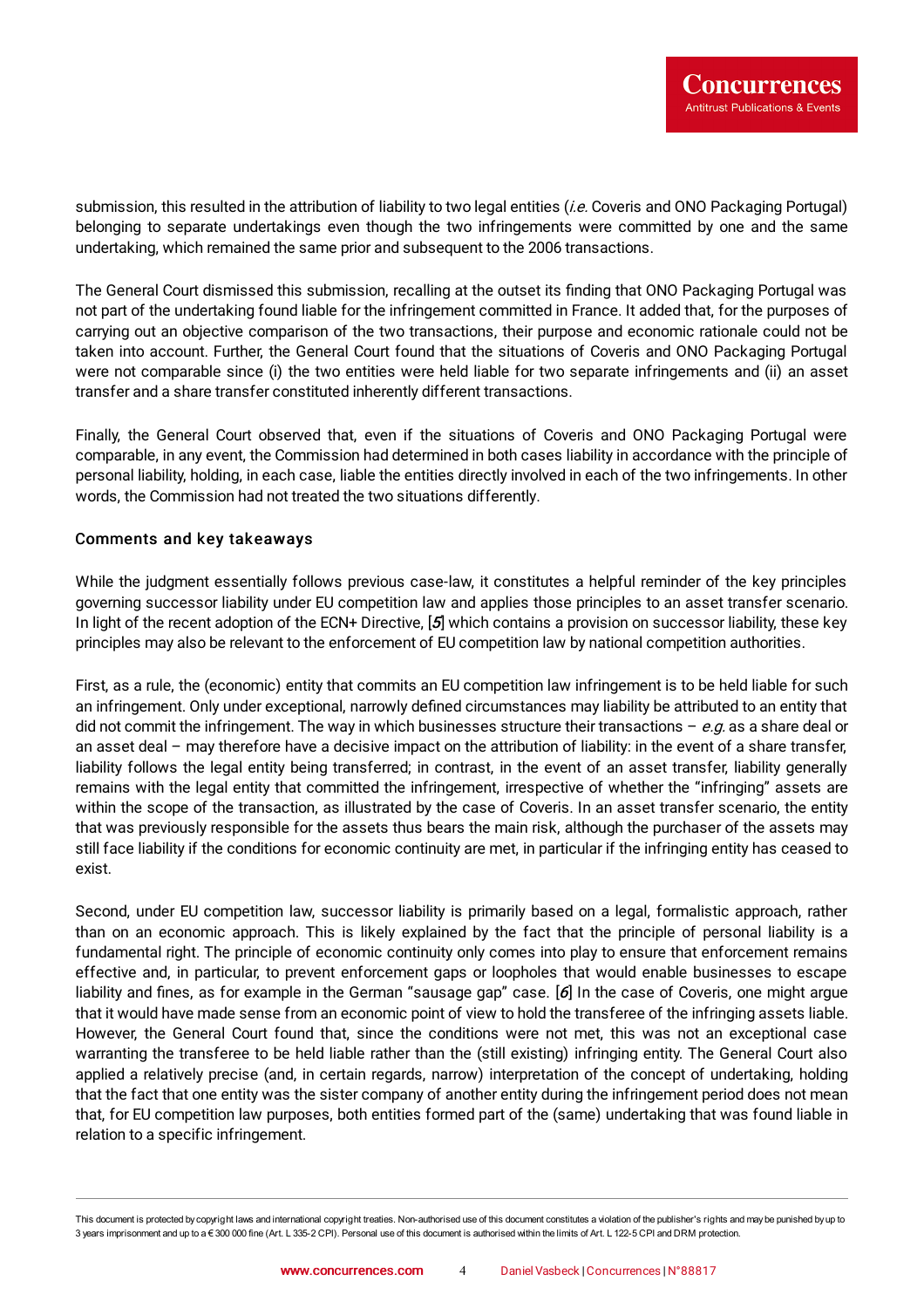Third, even where the conditions of the principle of economic continuity are met, the Commission retains significant discretion as to whether or not to apply it. On the one hand, such flexibility may be explained by the need to ensure the effective enforcement of EU competition law. On the other hand, it entails risks and uncertainty which businesses have to factor in when negotiating transaction agreements. The high degree of discretion allowed to the Commission also appears slightly at odds with the General Court's emphasis on the importance of applying the principle of economic continuity in a transparent and predictable fashion.



<span id="page-4-0"></span>[[1](#page-0-0)] Successor liability has to be distinguished from the separate (although connected) issue of parental liability, which concerns the question under which circumstances a parent company may be held liable for the conduct of its subsidiary. The present judgment did not deal with this question, and it is therefore not examined in this article.

<span id="page-4-1"></span>[[2](#page-0-1)] The Commission's decision also covered other infringements and entities, which are not relevant to the present judgment.